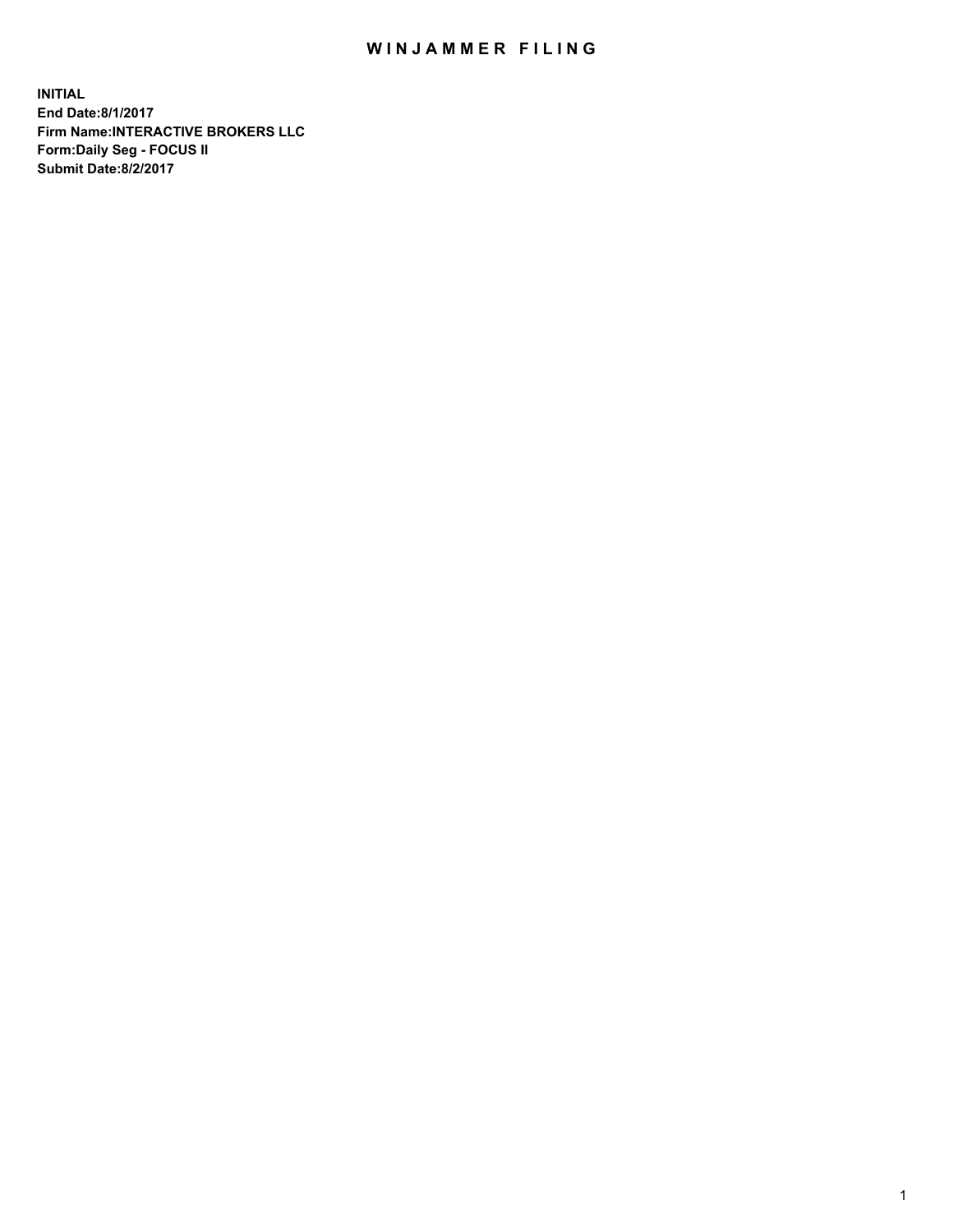## **INITIAL End Date:8/1/2017 Firm Name:INTERACTIVE BROKERS LLC Form:Daily Seg - FOCUS II Submit Date:8/2/2017 Daily Segregation - Cover Page**

| Name of Company<br><b>Contact Name</b><br><b>Contact Phone Number</b><br><b>Contact Email Address</b>                                                                                                                                                                                                                          | <b>INTERACTIVE BROKERS LLC</b><br>James Menicucci<br>203-618-8085<br>jmenicucci@interactivebrokers.c<br>om |
|--------------------------------------------------------------------------------------------------------------------------------------------------------------------------------------------------------------------------------------------------------------------------------------------------------------------------------|------------------------------------------------------------------------------------------------------------|
| FCM's Customer Segregated Funds Residual Interest Target (choose one):<br>a. Minimum dollar amount: ; or<br>b. Minimum percentage of customer segregated funds required:%; or<br>c. Dollar amount range between: and; or<br>d. Percentage range of customer segregated funds required between:% and%.                          | $\overline{\mathbf{0}}$<br>$\overline{\mathbf{0}}$<br>155,000,000 245,000,000<br>00                        |
| FCM's Customer Secured Amount Funds Residual Interest Target (choose one):<br>a. Minimum dollar amount: ; or<br>b. Minimum percentage of customer secured funds required:%; or<br>c. Dollar amount range between: and; or<br>d. Percentage range of customer secured funds required between: % and %.                          | $\overline{\mathbf{0}}$<br>$\mathbf 0$<br>80,000,000 120,000,000<br>00                                     |
| FCM's Cleared Swaps Customer Collateral Residual Interest Target (choose one):<br>a. Minimum dollar amount: ; or<br>b. Minimum percentage of cleared swaps customer collateral required:% ; or<br>c. Dollar amount range between: and; or<br>d. Percentage range of cleared swaps customer collateral required between:% and%. | $\overline{\mathbf{0}}$<br>$\underline{\mathbf{0}}$<br>0 <sub>0</sub><br>0 <sub>0</sub>                    |

Attach supporting documents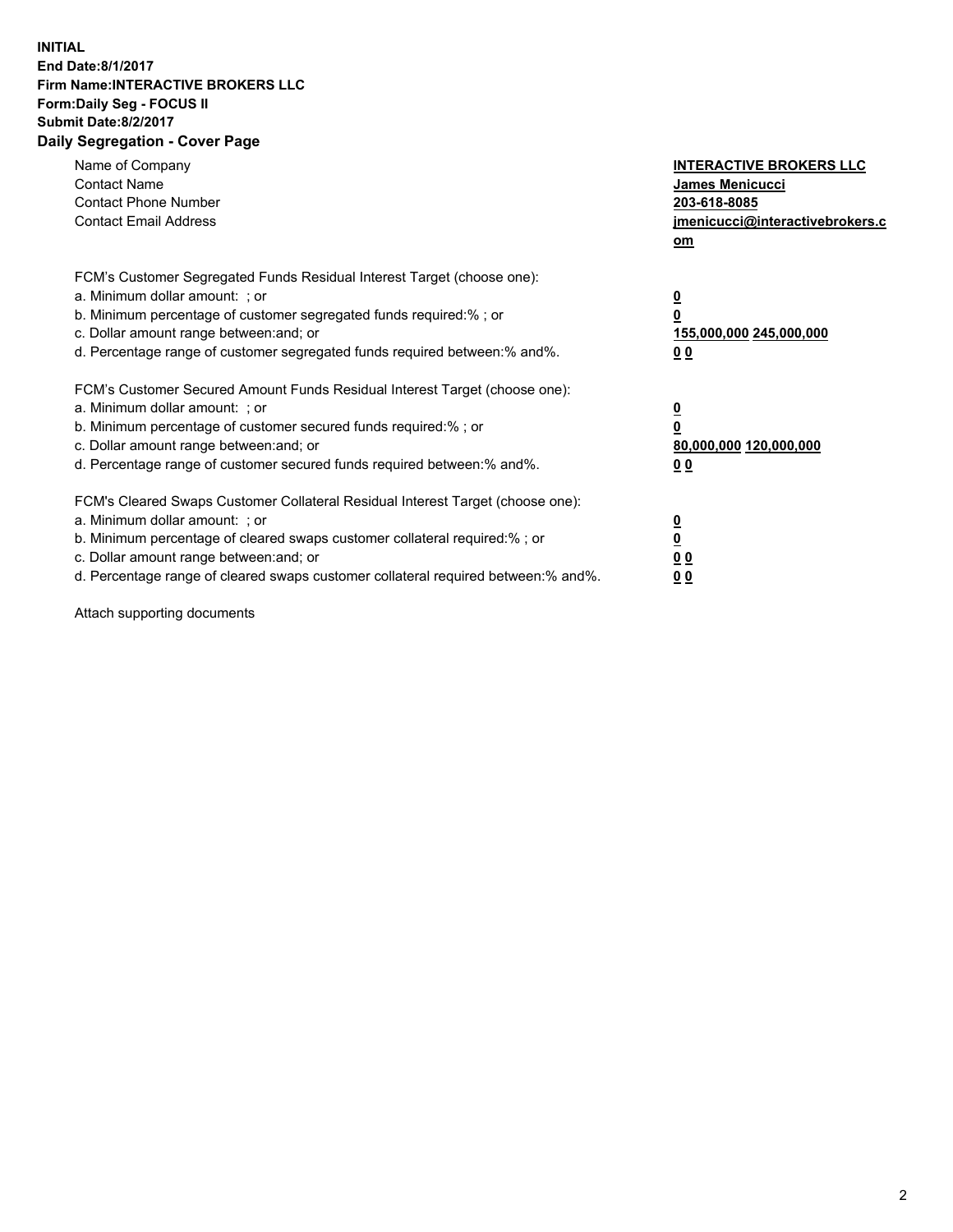## **INITIAL End Date:8/1/2017 Firm Name:INTERACTIVE BROKERS LLC Form:Daily Seg - FOCUS II Submit Date:8/2/2017 Daily Segregation - Secured Amounts**

|     | Foreign Futures and Foreign Options Secured Amounts                                         |                                  |
|-----|---------------------------------------------------------------------------------------------|----------------------------------|
|     | Amount required to be set aside pursuant to law, rule or regulation of a foreign            | $0$ [7305]                       |
|     | government or a rule of a self-regulatory organization authorized thereunder                |                                  |
| 1.  | Net ledger balance - Foreign Futures and Foreign Option Trading - All Customers             |                                  |
|     | A. Cash                                                                                     | 365,882,554 [7315]               |
|     | B. Securities (at market)                                                                   | $0$ [7317]                       |
| 2.  | Net unrealized profit (loss) in open futures contracts traded on a foreign board of trade   | 5,532,978 [7325]                 |
| 3.  | Exchange traded options                                                                     |                                  |
|     |                                                                                             |                                  |
|     | a. Market value of open option contracts purchased on a foreign board of trade              | 24,559 [7335]                    |
|     | b. Market value of open contracts granted (sold) on a foreign board of trade                | $-18,560$ [7337]                 |
| 4.  | Net equity (deficit) (add lines 1.2. and 3.)                                                | 371,421,531 [7345]               |
| 5.  | Account liquidating to a deficit and account with a debit balances - gross amount           | 4,349 [7351]                     |
|     | Less: amount offset by customer owned securities                                            | 0 [7352] 4,349 [7354]            |
| 6.  | Amount required to be set aside as the secured amount - Net Liquidating Equity              | 371,425,880 [7355]               |
|     | Method (add lines 4 and 5)                                                                  |                                  |
| 7.  | Greater of amount required to be set aside pursuant to foreign jurisdiction (above) or line | 371,425,880 [7360]               |
|     | 6.                                                                                          |                                  |
|     | FUNDS DEPOSITED IN SEPARATE REGULATION 30.7 ACCOUNTS                                        |                                  |
| 1.  | Cash in banks                                                                               |                                  |
|     | A. Banks located in the United States                                                       | 77,335,587 [7500]                |
|     | B. Other banks qualified under Regulation 30.7                                              | 0 [7520] 77,335,587 [7530]       |
| 2.  | Securities                                                                                  |                                  |
|     | A. In safekeeping with banks located in the United States                                   | 343,761,000 [7540]               |
|     | B. In safekeeping with other banks qualified under Regulation 30.7                          | 0 [7560] 343,761,000 [7570]      |
| 3.  | Equities with registered futures commission merchants                                       |                                  |
|     | A. Cash                                                                                     | $0$ [7580]                       |
|     | <b>B.</b> Securities                                                                        | $0$ [7590]                       |
|     | C. Unrealized gain (loss) on open futures contracts                                         | $0$ [7600]                       |
|     | D. Value of long option contracts                                                           | $0$ [7610]                       |
|     | E. Value of short option contracts                                                          | 0 [7615] 0 [7620]                |
| 4.  | Amounts held by clearing organizations of foreign boards of trade                           |                                  |
|     | A. Cash                                                                                     | $0$ [7640]                       |
|     | <b>B.</b> Securities                                                                        | $0$ [7650]                       |
|     | C. Amount due to (from) clearing organization - daily variation                             | $0$ [7660]                       |
|     | D. Value of long option contracts                                                           | $0$ [7670]                       |
|     | E. Value of short option contracts                                                          | 0 [7675] 0 [7680]                |
| 5.  | Amounts held by members of foreign boards of trade                                          |                                  |
|     | A. Cash                                                                                     | 80,649,755 [7700]                |
|     | <b>B.</b> Securities                                                                        | $0$ [7710]                       |
|     |                                                                                             |                                  |
|     | C. Unrealized gain (loss) on open futures contracts                                         | 538,028 [7720]                   |
|     | D. Value of long option contracts                                                           | 24,559 [7730]                    |
|     | E. Value of short option contracts                                                          | -18,560 [7735] 81,193,782 [7740] |
| 6.  | Amounts with other depositories designated by a foreign board of trade                      | $0$ [7760]                       |
| 7.  | Segregated funds on hand                                                                    | $0$ [7765]                       |
| 8.  | Total funds in separate section 30.7 accounts                                               | 502,290,369 [7770]               |
| 9.  | Excess (deficiency) Set Aside for Secured Amount (subtract line 7 Secured Statement         | 130,864,489 [7380]               |
|     | Page 1 from Line 8)                                                                         |                                  |
| 10. | Management Target Amount for Excess funds in separate section 30.7 accounts                 | 80,000,000 [7780]                |
| 11. | Excess (deficiency) funds in separate 30.7 accounts over (under) Management Target          | 50,864,489 [7785]                |
|     |                                                                                             |                                  |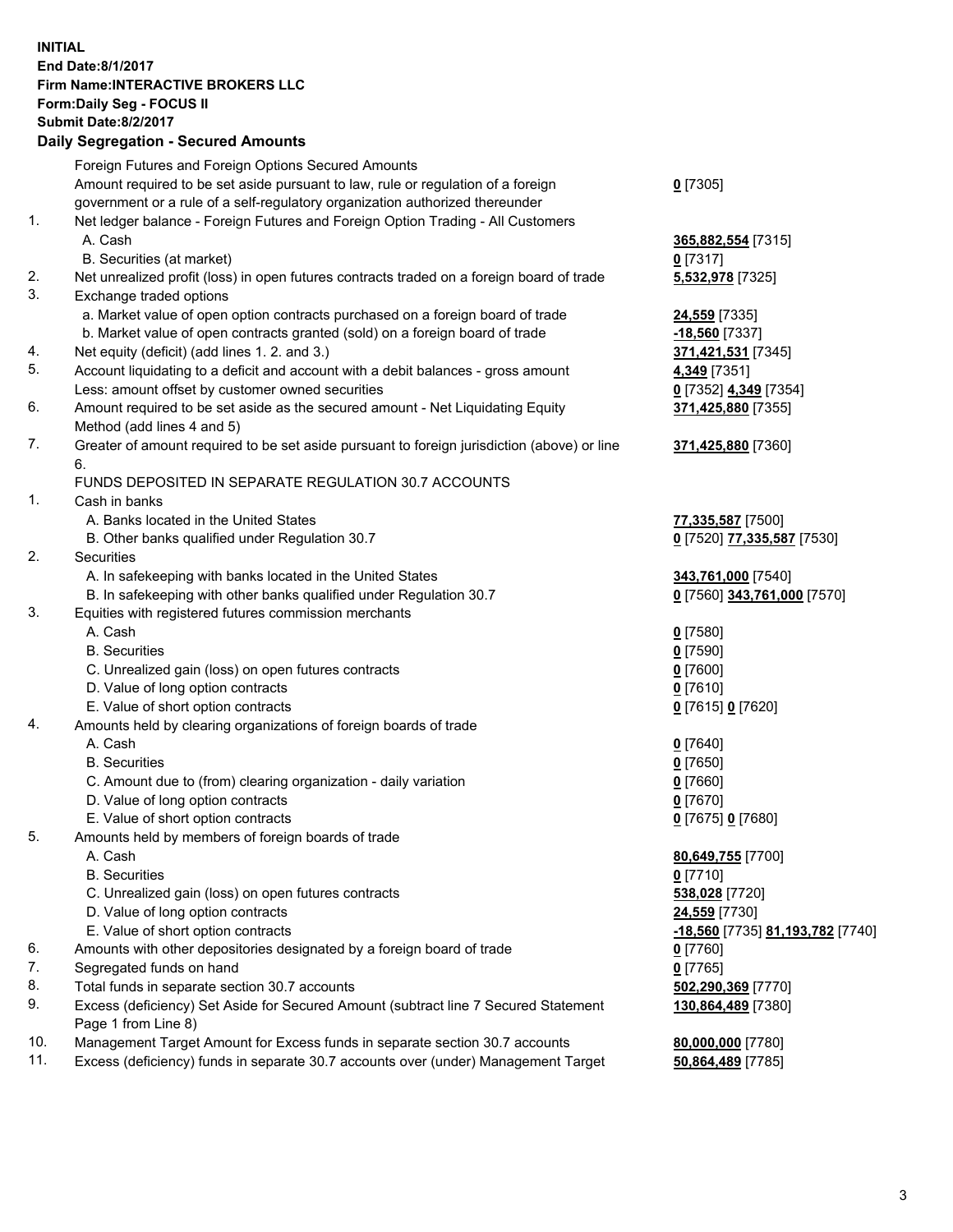**INITIAL End Date:8/1/2017 Firm Name:INTERACTIVE BROKERS LLC Form:Daily Seg - FOCUS II Submit Date:8/2/2017 Daily Segregation - Segregation Statement** SEGREGATION REQUIREMENTS(Section 4d(2) of the CEAct) 1. Net ledger balance A. Cash **4,448,396,173** [7010] B. Securities (at market) **0** [7020] 2. Net unrealized profit (loss) in open futures contracts traded on a contract market **-46,750,527** [7030] 3. Exchange traded options A. Add market value of open option contracts purchased on a contract market **182,116,542** [7032] B. Deduct market value of open option contracts granted (sold) on a contract market **-285,396,014** [7033] 4. Net equity (deficit) (add lines 1, 2 and 3) **4,298,366,174** [7040] 5. Accounts liquidating to a deficit and accounts with debit balances - gross amount **209,581** [7045] Less: amount offset by customer securities **0** [7047] **209,581** [7050] 6. Amount required to be segregated (add lines 4 and 5) **4,298,575,755** [7060] FUNDS IN SEGREGATED ACCOUNTS 7. Deposited in segregated funds bank accounts A. Cash **906,705,735** [7070] B. Securities representing investments of customers' funds (at market) **2,314,290,090** [7080] C. Securities held for particular customers or option customers in lieu of cash (at market) **0** [7090] 8. Margins on deposit with derivatives clearing organizations of contract markets A. Cash **517,877,766** [7100] B. Securities representing investments of customers' funds (at market) **844,859,966** [7110] C. Securities held for particular customers or option customers in lieu of cash (at market) **0** [7120] 9. Net settlement from (to) derivatives clearing organizations of contract markets **16,511,956** [7130] 10. Exchange traded options A. Value of open long option contracts **182,086,852** [7132] B. Value of open short option contracts **-285,374,541** [7133] 11. Net equities with other FCMs A. Net liquidating equity **0** [7140] B. Securities representing investments of customers' funds (at market) **0** [7160] C. Securities held for particular customers or option customers in lieu of cash (at market) **0** [7170] 12. Segregated funds on hand **0** [7150] 13. Total amount in segregation (add lines 7 through 12) **4,496,957,824** [7180] 14. Excess (deficiency) funds in segregation (subtract line 6 from line 13) **198,382,069** [7190] 15. Management Target Amount for Excess funds in segregation **155,000,000** [7194] 16. Excess (deficiency) funds in segregation over (under) Management Target Amount **43,382,069** [7198]

Excess